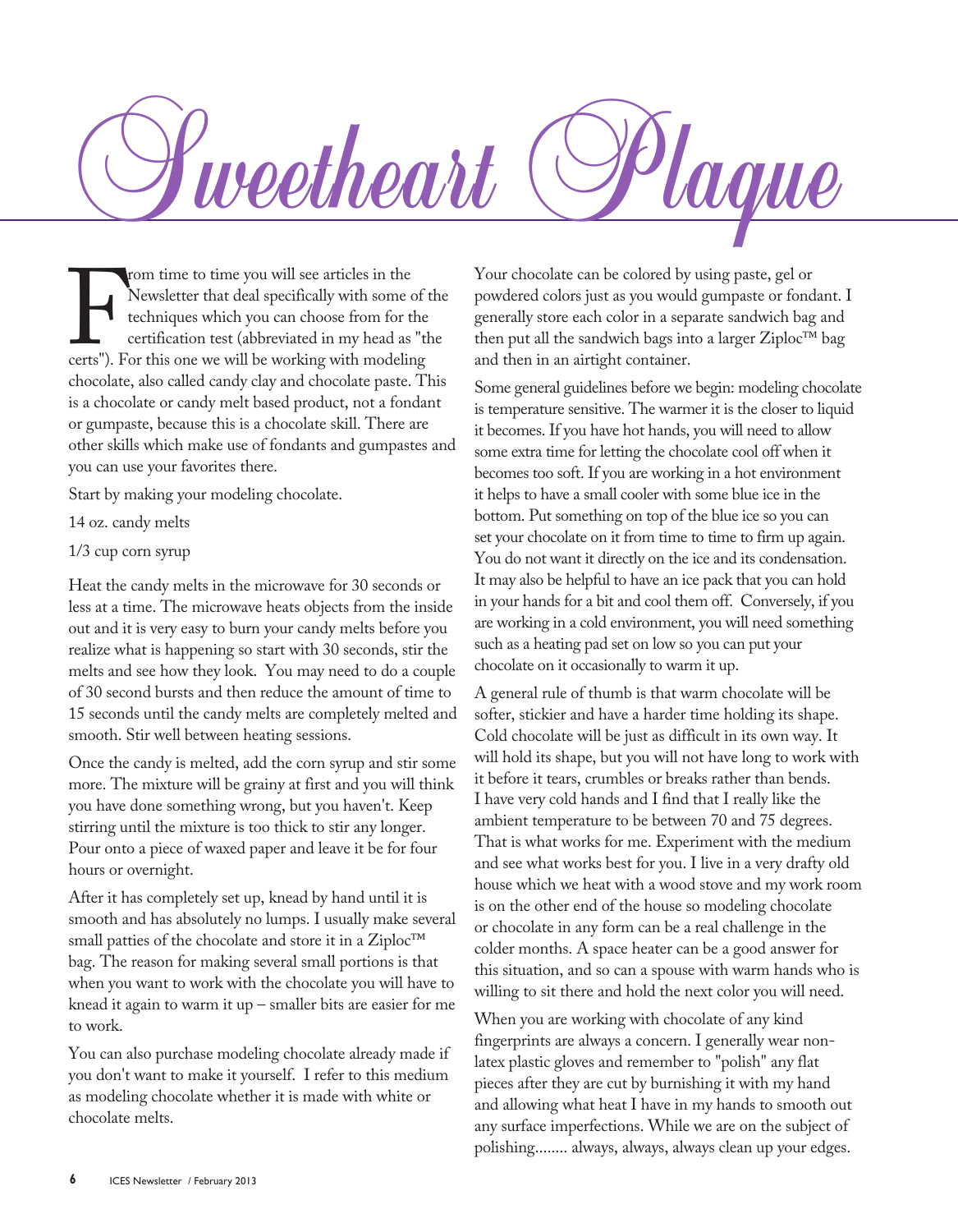Kelly Lance, Gaston, OR<br>Use your finger tip or<br>clean up the ragged ed<br>made. All other things<br>pieces, the piece with<br>take the ribbon. In the Use your finger tip or whatever tool works best for you, but clean up the ragged edges that are left after a cut has been made. All other things being equal in two competition pieces, the piece with the cleanest edges will most likely take the ribbon. In the "certs", you will not receive full marks for work with ragged edges. I want to be very clear that I am differentiating between competition pieces and certification pieces. The "certs" are not a competition. It is an adjudicated live skills test. You are not given marks by being compared to your neighbor. Your work will be adjudicated by comparing the sample you produce against a perfect example of the skill you are presenting. It does not matter two hoots what your neighbor puts out. The adjudicators look only at your work. In competition pieces judges look at all the pieces in that division and category, and while they still judge your piece against a perfect example of that technique, they also have to decide which piece in that division and category has the least areas of imperfection and, shows the best, most advanced use of the technique. It is to this piece that they award the ribbon.

> The technique that I want to illustrate in this article is called chocolate inlay. A plaque is made from modeling chocolate and then shapes are cut out from the plaque, recut from another color and then replaced in the holes

created in the plaque. To make your plaque, you will need a rolling surface and pin. You will also need something on which to put your plaque so that you can work with it, set it aside and come back to it. Even if it will eventually be placed right on a cake I find it



helpful to be able to clear the workspace right in front of me when I want to. In order to make sure your plaque is of even thickness you may want to place dowels on either side of your chocolate and roll over the top of them.

This chocolate inlay is one of the skills candidates can choose for the certification test so I am going to incorporate those guidelines in this project. For the test your plaque must be at least 5" in diameter and your design must cover at least 50% of the surface. You will need to use at least two colors of chocolate



and incorporate at least three different elements. I have multiple colors in this design, a heart shape, two leaf shapes and two different flower shapes on a 6" plaque so I have exceeded the requirements. I would note here that I am working with miniature cutters, most of which are about ¼" and during the test it will make your life easier if you use slightly larger cutters. This skill is worth two points in the test and while even the one point techniques are important, the one and two point skills carry those values because they are easier and/or quicker to do than the more involved three and four point techniques. For the test, the skills have been divided up into point categories ranging from one point to four points. The one point skills are, as I said the easier or less time consuming. The four point skills are more difficult or more time consuming. Each candidate must choose eight skills on which to be adjudicated. They must choose at least one skill from each of the four categories and the skills must total 21 or 22 points across all eight skills. In the first section of the test candidates may receive up to 100 points, ten points for each of the eight skills chosen, ten points for the smooth covering of a tier (Styrofoam™ or cake) in buttercream and ten points for the same skill in fondant. So you can see that all the skills are equally important in your final score.

Now that you have your chocolate rolled out to a uniform thickness, cut the plaque with either a cutter or a template. I used a plaque cutter made by Jem Cutters that happens to measure 6" across. I find myself using this particular cutter for lots of things as it is just the right size.

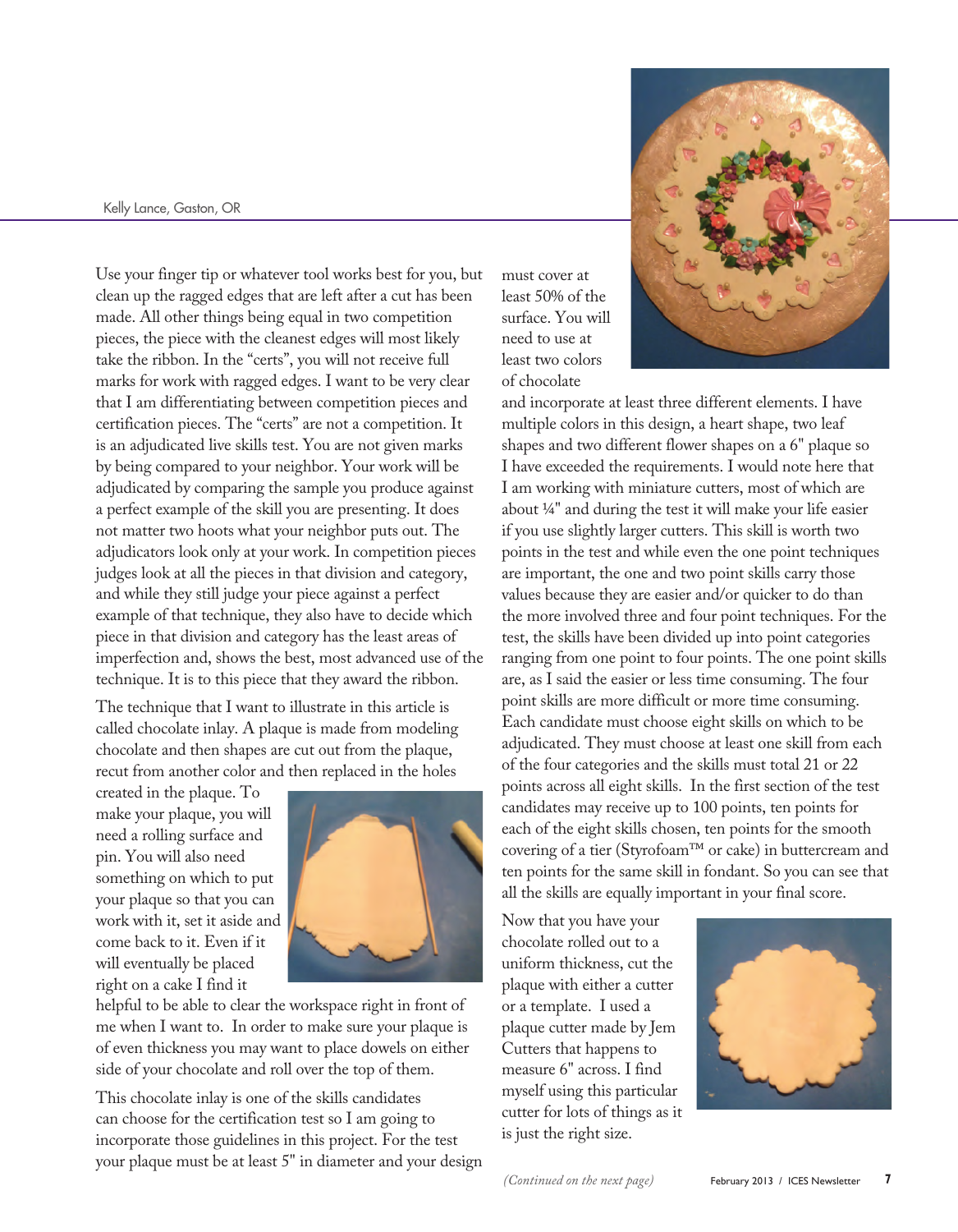## Sweetheart Plaque *(Continued from the previous page)*

The next step is to use a small heart cutter to cut several of the replacement color, in this case light pink, so they have a chance to firm up after the pink color has been rolled out. Now use the same cutter to cut heart shapes in each of the large scallops. Because



these cutters are considered micro cutters, they are not very tall. That will make it necessary to either cut the plaque from very thin modeling chocolate or find a way



to get the cutter back out of the plaque. I found that just pushing the cutter all the way through the plaque and out the bottom was very effective and I was able to do this without breaking the plaque because the ambient temperature was pretty low, hence the firmness

of the plaque. Once you have the heart cut from each of the scallops you can replace them with the pink hearts you cut from the pink chocolate. I generally rub my fingertips together until they are slightly warm, put my fingertip on the heart cut out and then place it into the corresponding hole in the plaque. Pressing the shape gently into place will allow the shape which still retains the warmth from your finger to bond to the plaque.



For the wreath part of the plaque, start by cutting the ivy leaf shapes from some avocado colored chocolate and some of the other leaf shapes from grass green and chartreuse

green. Set them aside and cut the ivy leaves from the plaque. Replace the cut out ivy leaves with the avocado green ones. This is your back layer. Next use the other leaf shape to make cut outs from the plaque, overlapping some of the new shape with some of the ivy leaves. This makes a second layer. Repeat this technique one more time for the darker purple daisies. Apply another set of petals and cup them slightly to give more dimension to your work. For the centers of the flowers I elected to use some premade pearls. Now, make some more leaves to add in around the flowers. Keep adding flowers in different colors over the top of the leaf layers. Add some more 3-D leaves until you are happy







with the arrangement. If glue is needed for the pearls a tiny drop of corn syrup or royal icing works nicely, but make sure that the glue does not show on the finished piece.